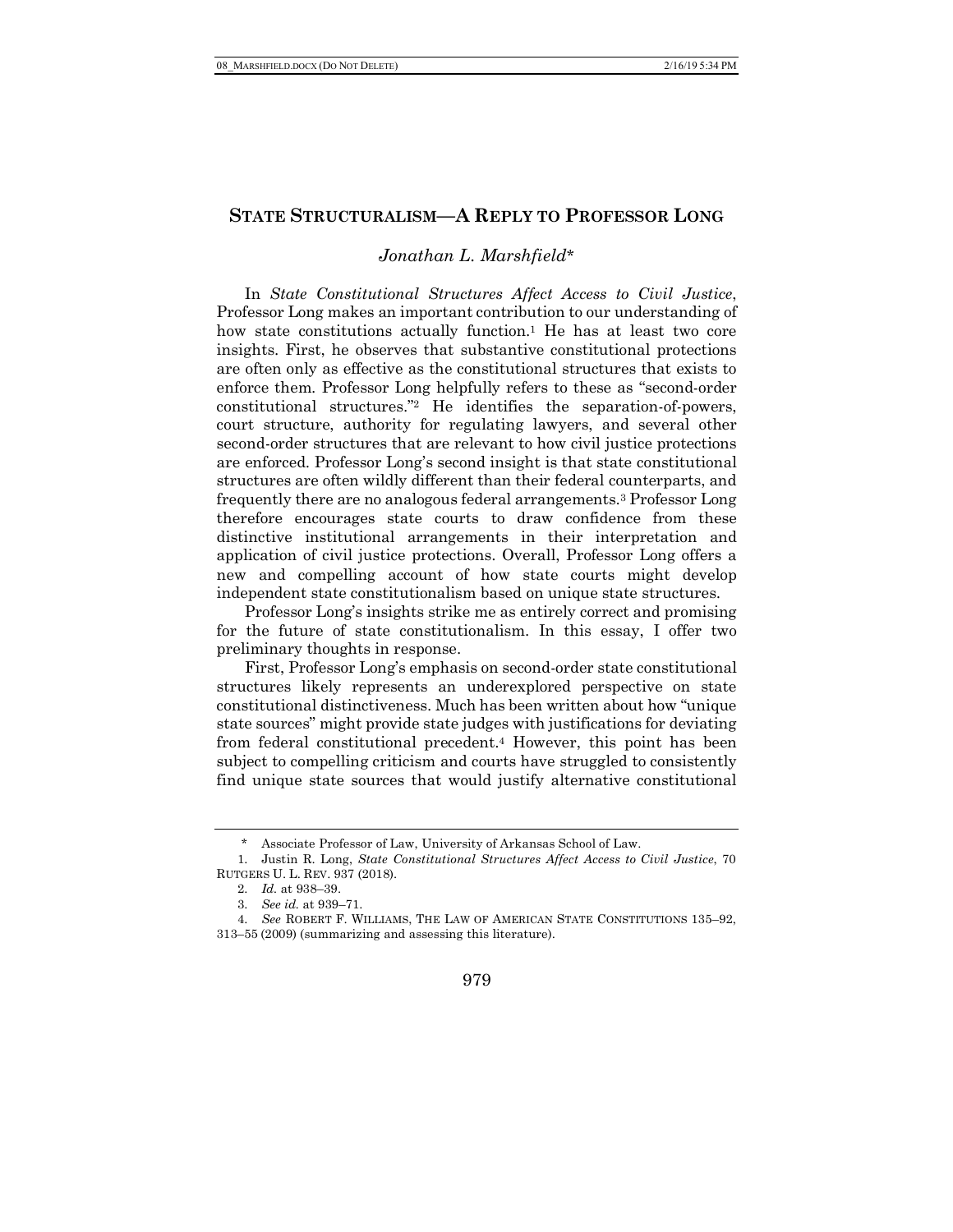## 980 *RUTGERS UNIVERSITY LAW REVIEW* [Vol. 70:979

outcomes.5 Indeed, even Professor Long has suggested that state courts struggle to consistently interpret their state constitutions independent of the Federal Constitution because of barriers to finding and using unique state sources.6

Professor Long's structural approach may offer a more fruitful and accessible basis for state courts to exercise independence from the inertia of federal constitutional norms. For one thing, unique state structural arguments are less difficult to construct. They do not necessarily depend on obscure state convention debates buried somewhere in the state's library. They emanate largely from the face of the constitution and the real operation of constitutional structures within the state. Thus, to the extent that state structures are meaningfully different from federal structures, state courts may be more inclined to use them than historical arguments based on the state's unique constitutional history. I see in Professor Long's article, the promise of a largely underdeveloped approach to independent state constitutionalism.7

My second comment regarding Professor Long's article is that there may be another important institution to add to his list: formal amendment. One of the most obvious institutional differences between the Federal Constitution and state constitutions is the frequency of formal amendment. On average, state constitutions are amended over ten times more frequently than the Federal Constitution.8 Those amendments cover a wide variety of issues and are often directed at overturning or modifying state court rulings.9

The reality under state constitutions is that state judicial review does not have the same permanence or insulation from popular response as

<sup>5.</sup> Paul W. Kahn and James Gardner both level serious criticisms at the "doctrine of unique state sources." *See* JAMES A. GARDNER, INTERPRETING STATE CONSTITUTIONS: A JURISPRUDENCE OF FUNCTION IN A FEDERAL SYSTEM (2005); Paul W. Kahn, *Interpretation and Authority in State Constitutionalism*, 106 HARV. L. REV. 1147, 1148–56, 1159–63 (1993). On the court's erratic and application of the doctrine, see Lawrence Friedman, *Path Dependence and the External Constraints on Independent State Constitutionalism*, 115 PENN. ST. L. REV. 783, 802–31 (2011); Justin Long, *Intermittent State Constitutionalism*, 34 PEPP. L. REV. 41, 58–72 (2006).

<sup>6.</sup> Long, *supra* note 5, at 69.

<sup>7.</sup> *See also* Laurent Sacharoff, *Montejo and the New Judicial Federalism*, 50 TEX. TECH. L. REV. 599, 599 (2018) (exploring state structural arguments in the criminal procedure context).

<sup>8.</sup> JOHN DINAN, STATE CONSTITUTIONAL POLITICS: GOVERNING BY AMENDMENT IN THE AMERICAN STATES 23 (2018).

<sup>9.</sup> State amendments touch on almost every aspect of American political life. For the definitive work surveying and analyzing the substantive breath of state amendment politics, see *id*. For a specific discussion of how state amendments are used to "overrule" state court decisions, see John Dinan, *Foreword: Court-Constraining Amendments and the State Constitutional Tradition*, 38 RUTGERS L.J. 983 (2007).